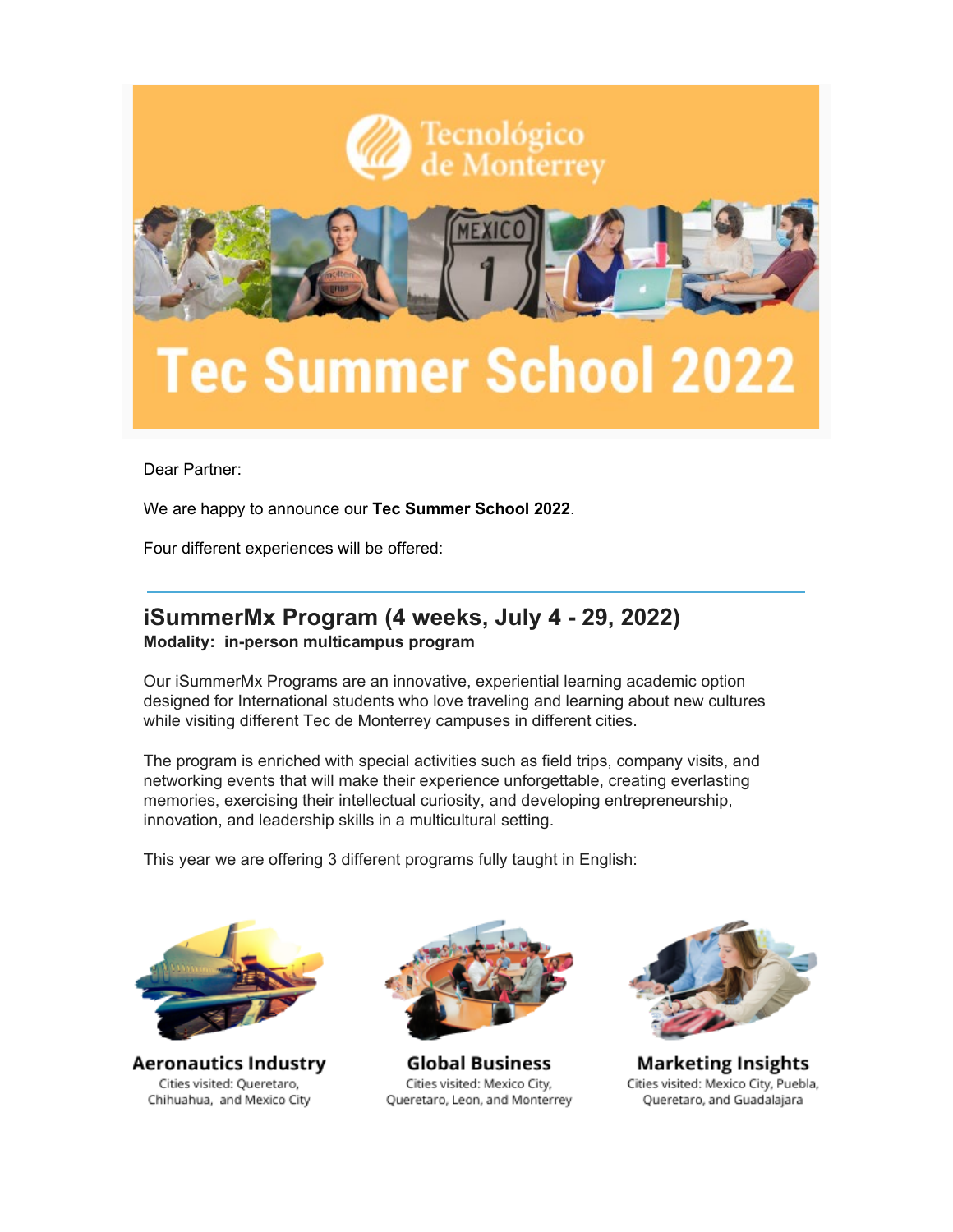[Here](https://drive.google.com/file/d/1ek1_XvKANRR0R794k-gZiNQAQ7fsXdw8/view) you can access a poster that you can share with interested students.



## **Regular University Courses (5 weeks, June 27 - July 29, 2022)**

**Modality: in-person and online program** A variety of courses will be available in areas such as Engineering, Biotechnology, Information Technology, Business, Economics, Humanities, Social Sciences, Architecture, Arts and Design, Agriculture and Food Technology, Health Sciences, and Political Sciences.

**Catalog available on March 31st.**



# **Undergraduate Research Projects (5 weeks, June 27- July 29, 2022)**

**Modality: in-person or online program** We have more than 100 opportunities available for students interested in doing supervised research this summer and developing their skills, obtaining valuable experience, and getting academic credits. [Click here](https://drive.google.com/file/d/1HjGPktAPaXCziSYipz3dlh4zlQAKOKFl/view) to know more about the structure of the program and available projects in different disciplines.



# **Internship Program (5 weeks, June 27-July 29, 2022)**

**Modality: in-person or online program** By participating in this professional



## **Spanish as a Second Language, Mexican Culture and Business in Mexico (5 weeks, June 27-July 29, 2022)**

**Modality: in-person or online program** Improve your Spanish language skills with